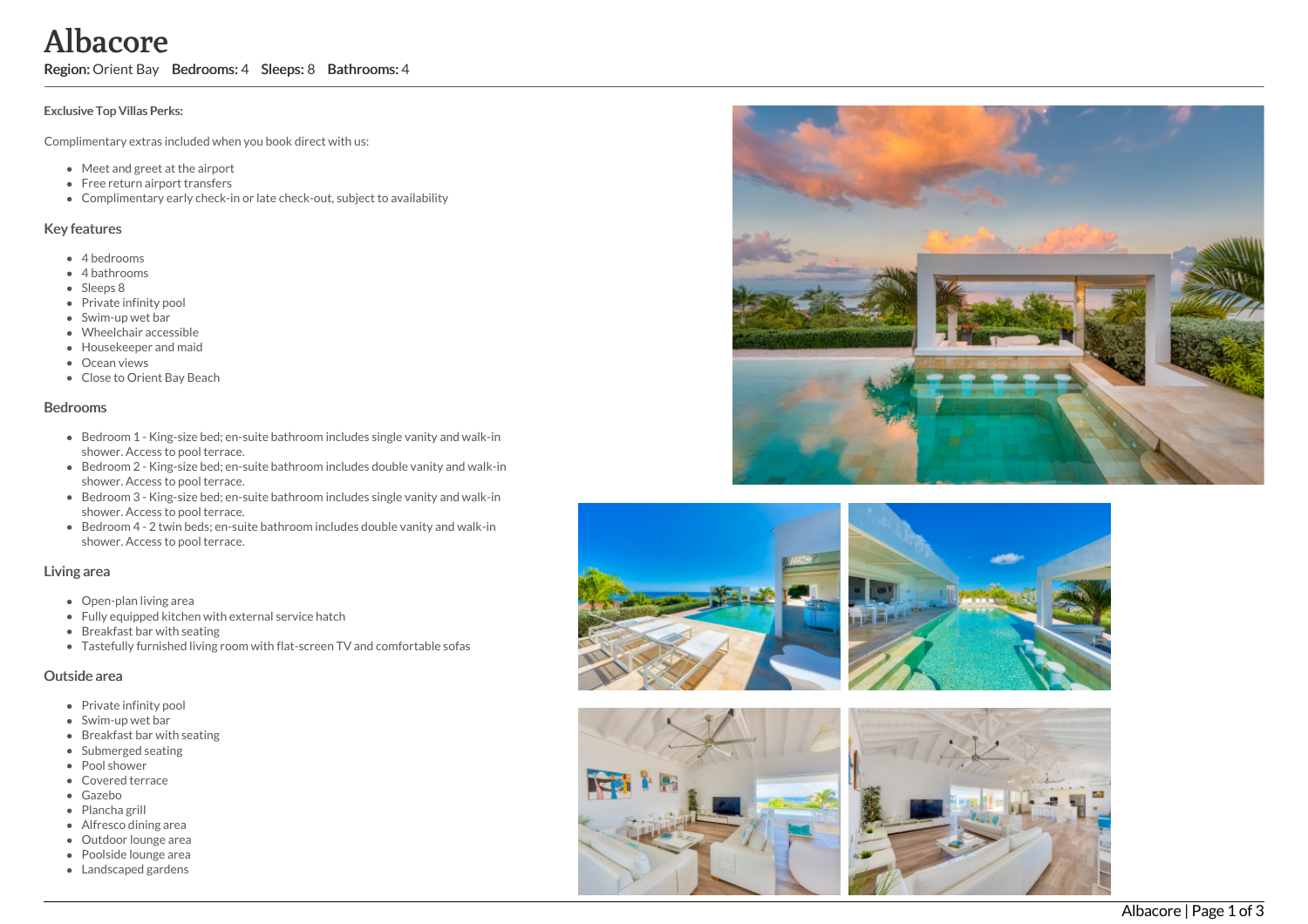### Home entertainment

- Flat-screen TVs in living area and all bedrooms
- Board game in living area

## General

- Air conditioning in bedrooms
- Ceiling fans throughout
- Complimentary wifi
- Bedding and towels included
- Private parking
- Iron and ironing board
- Electric gate
- Safe
- Outdoor sound system
- Wheelchair accessible
- Pets considered

# Staff

- Housekeeper
- Maid (Daily service)
- Concierge